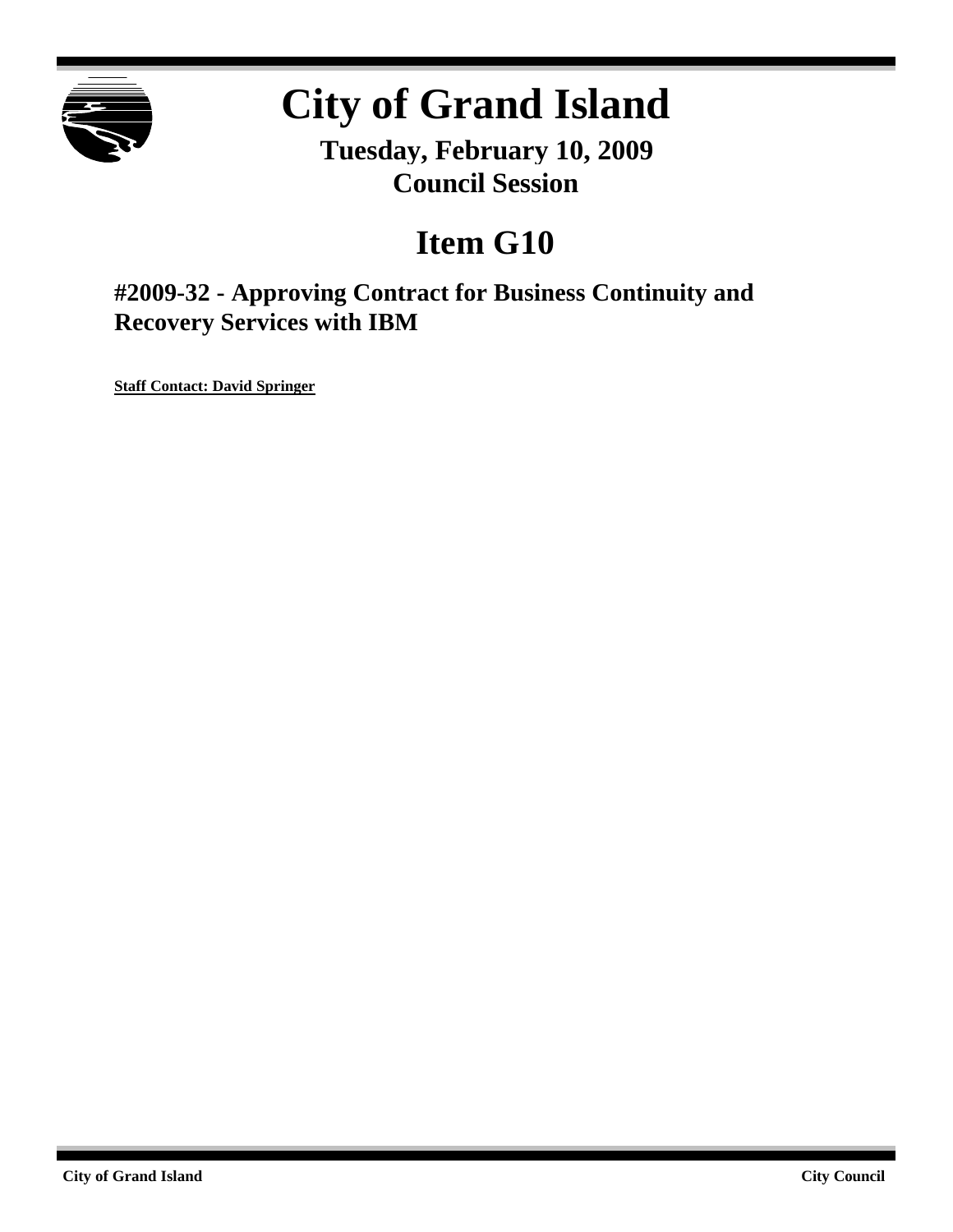## **Council Agenda Memo**

| <b>From:</b>    | Dave Springer, Finance Director                                           |  |
|-----------------|---------------------------------------------------------------------------|--|
| <b>Meeting:</b> | February 10, 2009                                                         |  |
| Subject:        | Approving Business Continuity and Recovery Services<br>Agreement with IBM |  |
| Item $\#$ 's:   | $G-10$                                                                    |  |
| $Presenter(s):$ | Dave Springer, Finance Director                                           |  |

### **Background**

The City's IBM AS400 computer system on which resides the Utilities Department's customer base and billing software, has routinely been backed up for disaster recovery purposes by a business recovery contract with IBM.

### **Discussion**

The current contract with IBM at \$282 per month is expiring. A new three year contract with IBM at the same rate per month is proposed, to provide business continuity and recovery services. Sufficient funds have been budgeted for this contract within the Information Technology operating budget.

## **Alternatives**

It appears that the Council has the following alternatives concerning the issue at hand. The Council may:

- 1. Approve the three year contract with IBM.
- 2. Disapprove or deny the contract.
- 3. Modify the Resolution to meet the wishes of the Council
- 4. Table the issue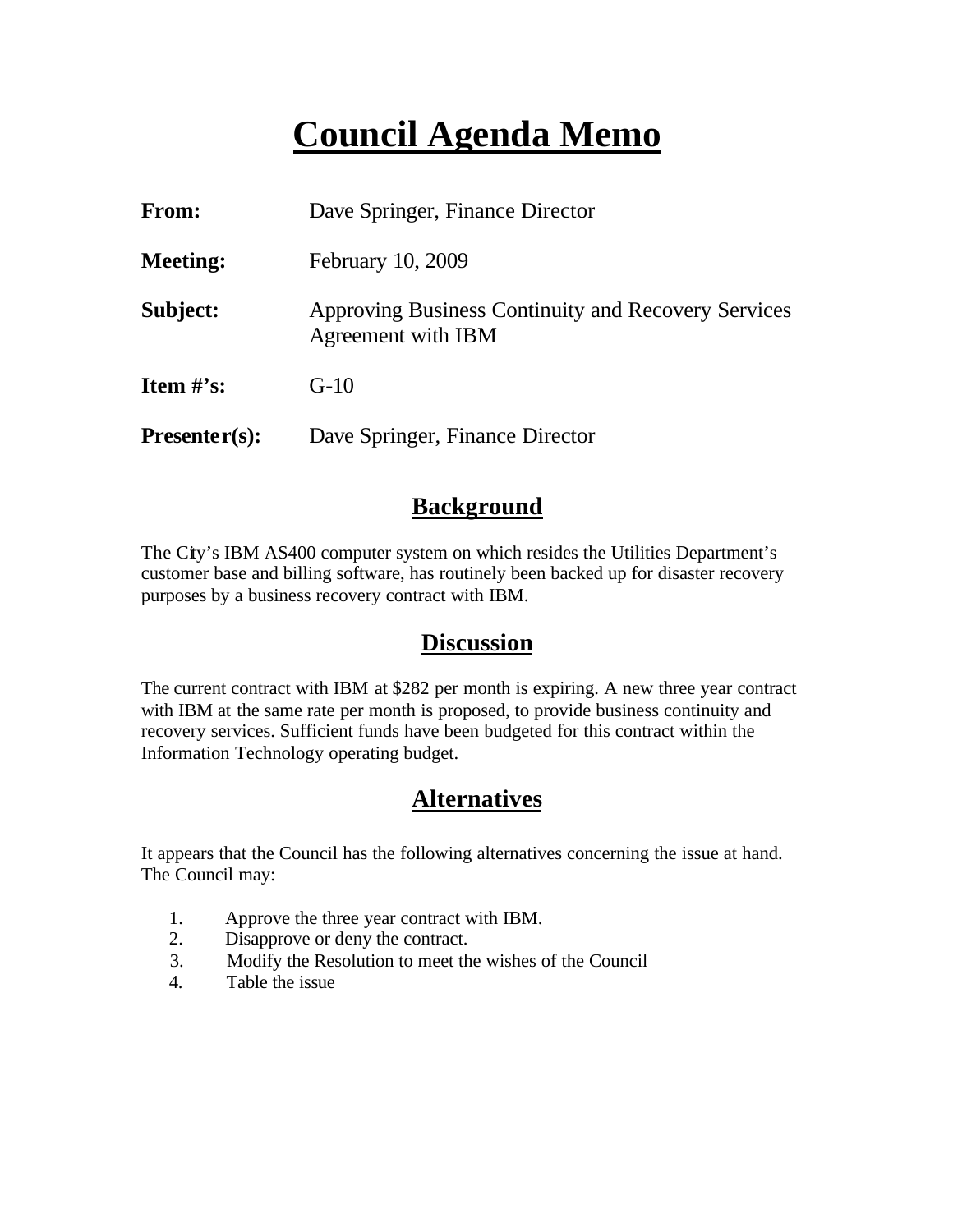## **Recommendation**

City Administration recommends that the Council approve the contract with IBM.

## **Sample Motion**

Move to approve the three year Agreement for Business Continuity and Recovery Services with IBM.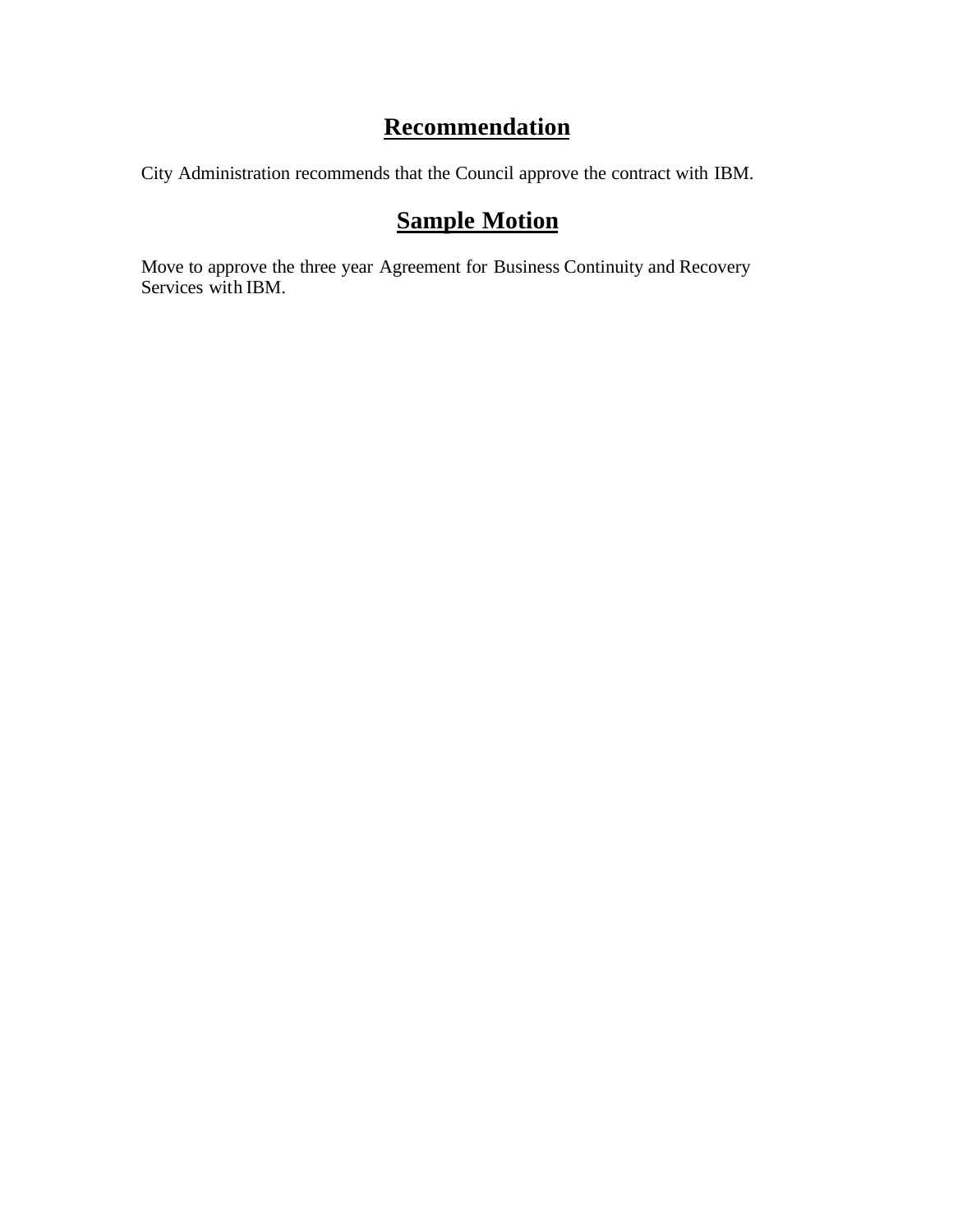#### IBM BUSINESS CONTINUITY & RECOVERY SERVICES

#### MULTIVENDOR INFORMATION TECHNOLOGY RECOVERY SERVICES CONTRACT DOCUMENTS

**FOR** 

#### CITY OF GRAND ISLAND

#### 100 E 1ST

GRAND ISLAND, NE 68801-5971

#### SUBMITTED BY:

Attn: BCRS Contract Operations IBM Corporation PO Box 700 Suffern, NY 10901-0700

Supplement Number: P09208 Sequence Number/Version: 5C09208-24 Date Generated: 01/20/09 This offer is good until 02/28/09.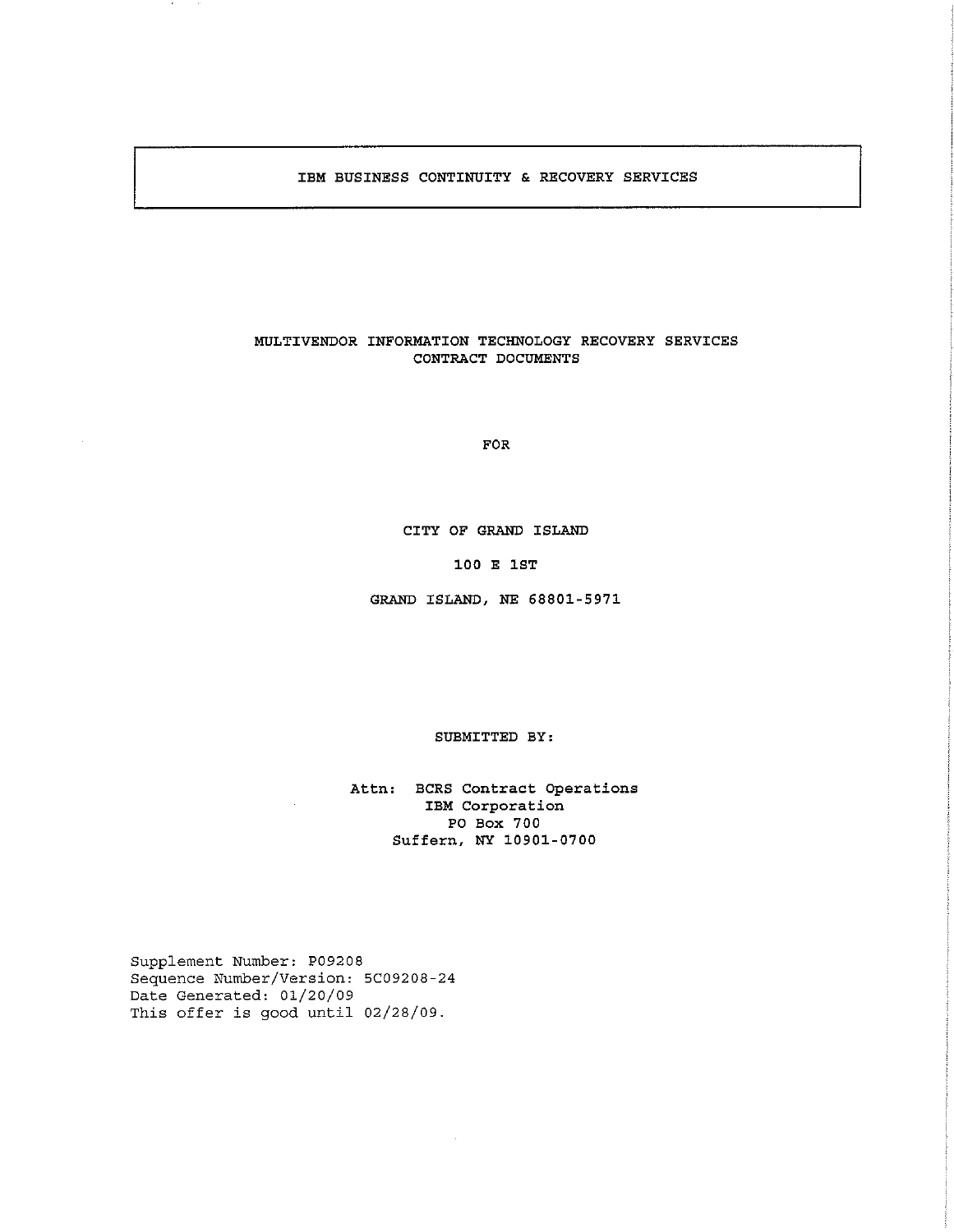#### Supplement for Multivendor Information Technology Recovery Services

The terms of the IBM Customer Agreement and its Attachment for Multivendor Information Technology Recovery Services (or an equivalent agreement signed by both parties) apply to this transaction.

| Customer Name and Address:     | REFERENCE NUMBERS        |     |
|--------------------------------|--------------------------|-----|
| CITY OF GRAND ISLAND           | Agreement: HQ12291       |     |
|                                | Customer: 3871230        |     |
| 100 E 1ST                      | Enterprise: 3871230      |     |
| GRAND ISLAND, NE 68801-5971    | CONTRACT PERIOD          |     |
|                                | Start Date: 03/01/09     |     |
| IBM Address for Notices:       | End Date: 02/29/12       |     |
| Attn: BCRS Contract Operations | SUPPLEMENT               |     |
| IBM Corporation                | Number: P09208           |     |
| PO Box 700                     | Effective Date: 03/01/09 |     |
| Suffern, NY 10901-0700         | Revision (yes/no):       | No. |
|                                | Renewal $(yes/no)$ : Yes |     |
| Covered Address:               |                          |     |
| 100 E 1ST                      | Primary Recovery Site    |     |
| GRAND ISLAND, NE 68801-5971    | Chicago, IL              |     |

MONTHLY CHARGES

|                    | Total Monthly Charge:<br>Minimum Total Monthly Charge:                                           | \$282<br>\$282          |
|--------------------|--------------------------------------------------------------------------------------------------|-------------------------|
| RECOVERY CHARGES   |                                                                                                  |                         |
|                    | Initial Recovery Charge:                                                                         | \$564                   |
|                    | Day(s) Included in Initial Recovery Charge:                                                      | $\overline{\mathbf{c}}$ |
|                    | Daily Recovery Charge per day thereafter:                                                        | \$338                   |
| RECOVERY EXERCISE  |                                                                                                  |                         |
|                    | Initial Contract Period Year 1 - Total Hours:                                                    | 0                       |
|                    | Number of Exercises:                                                                             | 0                       |
|                    | Each subsequent twelve-month period - Total Hours:                                               | 0                       |
|                    | Number of Exercises:                                                                             | $\circ$                 |
|                    | Additional Recovery Exercise time, per 4-hr block:                                               | \$600                   |
|                    | Additional Recovery Exercises, per exercise:                                                     | \$500                   |
| TELECOMMUNICATIONS |                                                                                                  |                         |
|                    | One-Time Charge:                                                                                 | N/A                     |
|                    | Usage charges are billed separately.                                                             |                         |
| <i>GENERAL</i>     |                                                                                                  |                         |
|                    | Temporary Transfer of Configuration for Recovery:<br>Work area space allocated at time of Event. | Y                       |

| Agreed to: CITY OF GRAND ISLAND |  |                                  | Agreed to: | International Business<br>Machines Corporation |        |
|---------------------------------|--|----------------------------------|------------|------------------------------------------------|--------|
|                                 |  |                                  |            |                                                |        |
|                                 |  |                                  |            |                                                |        |
|                                 |  |                                  |            |                                                |        |
| (32821282)                      |  | IBM File Sequence No. 5C09208-24 |            | (01/20/09)                                     | Page 1 |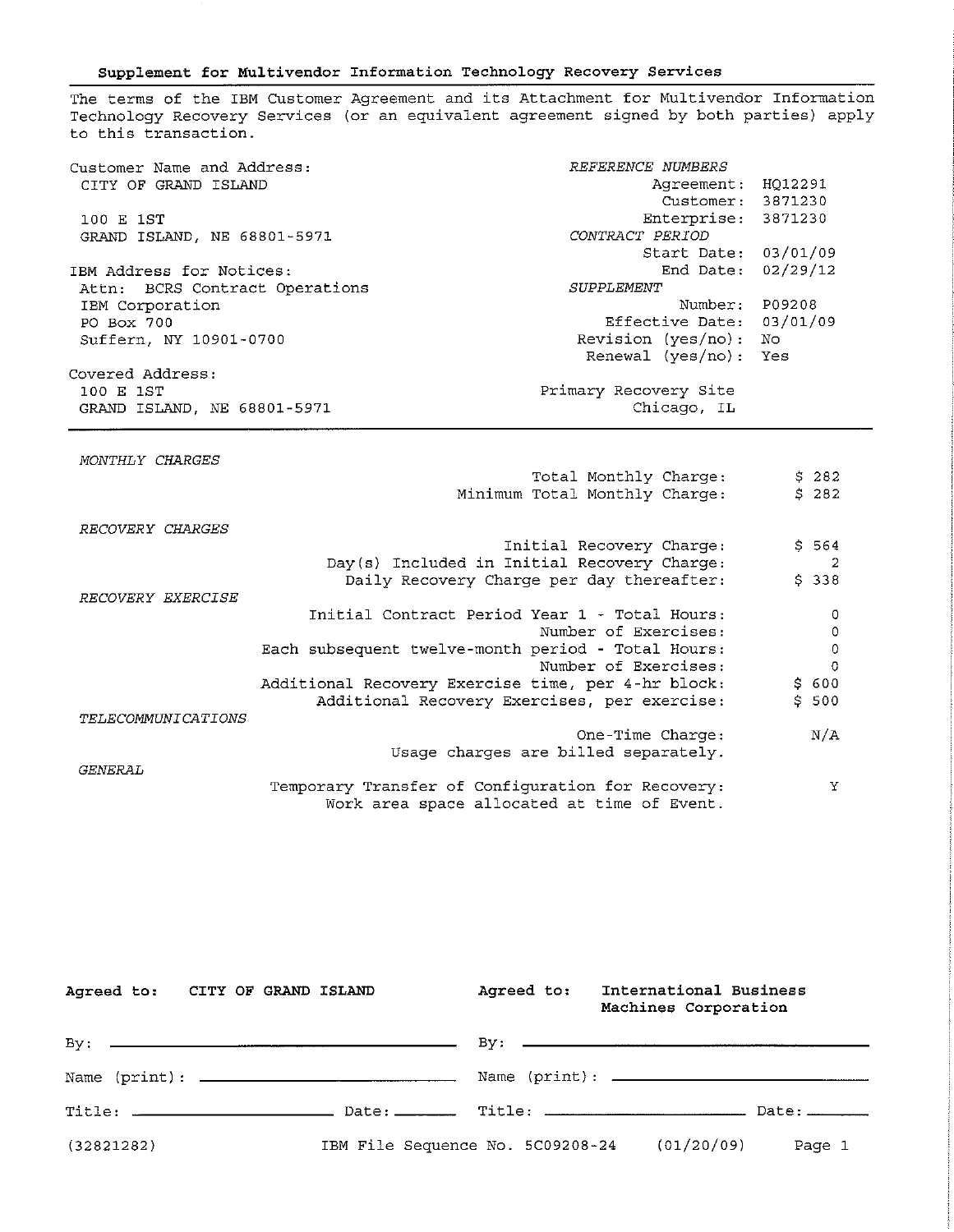#### EQUIPMENT CONFIGURATION

Customer Name: CITY OF GRAND ISLAND Configuration Number: 3871230 Processor: 9406/2396 820T Address: 100 E 1ST GRAND ISLAND, NE 68801-5971 Recovery Site: Chicago, IL System Storage: 2048MB Supplement Number: P09208 DASD Gigabytes: 121.765GB Minimum OS Level: OS/400 5.3.0 Ouantity Machine Model Product or Units or Product Description IBM Equipment: iSeries CPU Server Model  $\mathbf{1}$ 9406/2396 820T 8 940XMS 820 Main Storage-256MB Increments AS/400 8XX Interactive Featr.  $\mathbf{1}$ 940X/1522 8XX  $\mathbf{1}$ 940XCDROM 8XX CD-ROM Drive 940XDVDRA 8XX DVD-RAM Drive  $\mathbf{1}$ Note: Minimum OS/400 level required is V5R1M0  $71$ 940XHAD 820 High Availability DASD This quantity depicts the number of SMA High Availablity Dasd units used to obtain the customer dasd requirement. This is not to be confused with the total usable dasd in gigabytes which is listed at the top of the Proposal. 940X/4487 XXX 50GB .25" Cartidge Tape Unit  $\mathbf{1}$ Prerequisite: OS/400 V5R1 or later 1200 LPM Line Printer **6XXX**  $X12$  $\mathbf{I}$ 318X/319X 000 Operator Console 4 A PC with Operations Console - LAN Connect/direct connect may be substituted instead of a Twinax WkStn for the primary System Console or partition (LPAR) console on iSeries (8xx) contracts When system is LPAR-ed a maximum of one (318X/319X 000 or RMT/CONS LPAR) per LPAR is supported. When solution includes Remote Console function the System Operator Console can be accessed remotely and a maximum of one remote console per system or LPAR image.  $\mathbf{1}$ 940XTWIN 8XX Twinax WkStn Cntrlr A 100/10 Ethernet IOA may be substituted for Twinax WkStn Cntrlr to support Operations Console - LAN Connect 940X/COMM  $8XX$ Comm Adapter-Port RS232/V.24  $\mathbf{1}$ 940X/V.35  $8XX$ Comm. Adapter-Port V.35  $\mathbf{1}$ 940X/2838  $\overline{2}$ XXX PCI 100/10Mbps Ethernet IOA  $\mathcal{L}$ 7855 010 Modem V.32/V.42 1.2-12.0Kbps Network Lines: 8. Line  $000-$ Analog Dial Line Non-IBM Equipment: NONE  $(32821282)$ IBM File Sequence No. 5C09208-24 (01/20/09) Page 2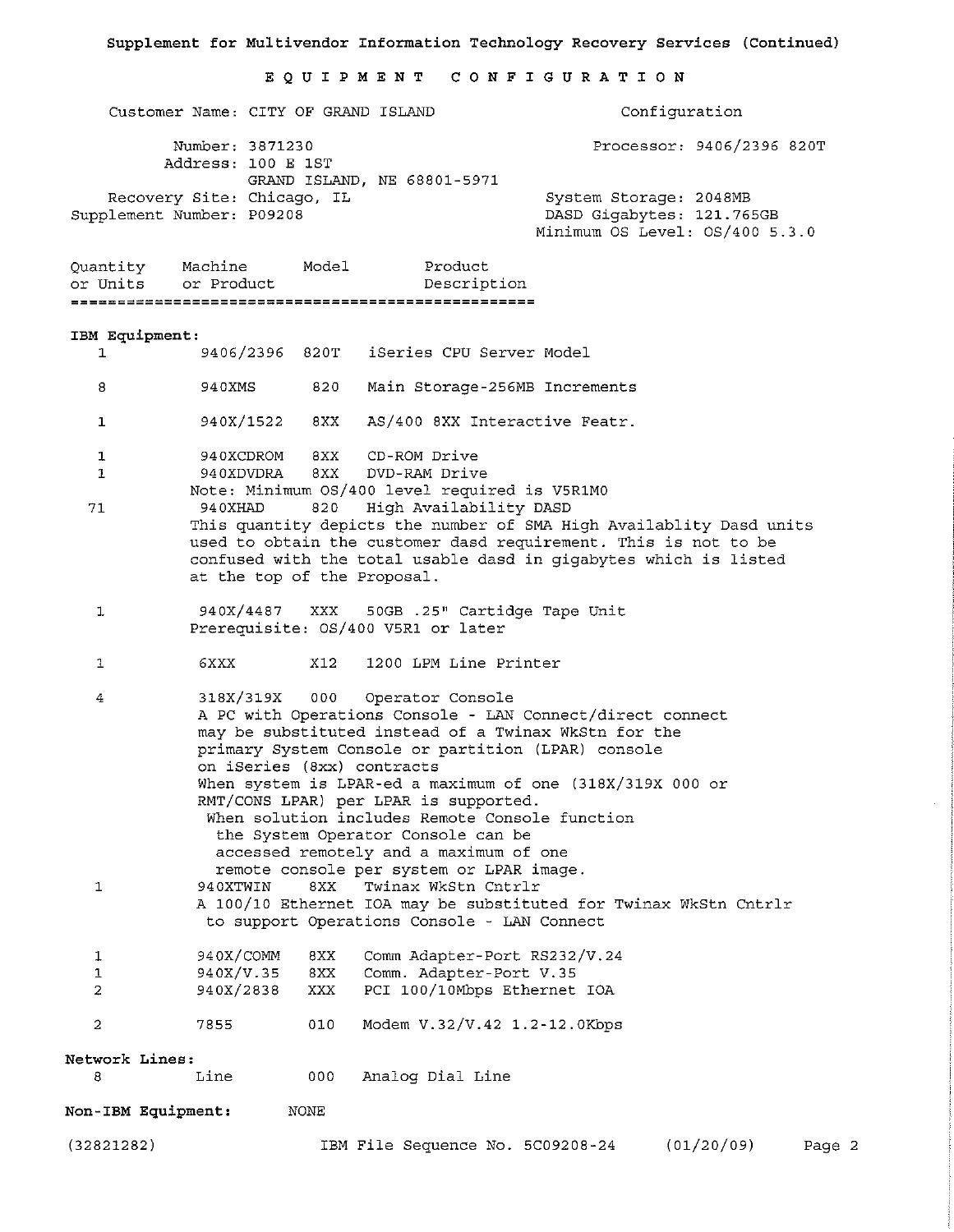#### EQUIPMENT CONFIGURATION

Customer Name: CITY OF GRAND ISLAND

Configuration

Processor: 9406/2396 820T

Number: 3871230 Address: 100 E 1ST GRAND ISLAND, NE 68801-5971 Recovery Site: Chicago, IL Supplement Number: P09208

System Storage: 2048MB DASD Gigabytes: 121.765GB Minimum OS Level: OS/400 5.3.0

Model Quantity Machine Product or Units or Product Description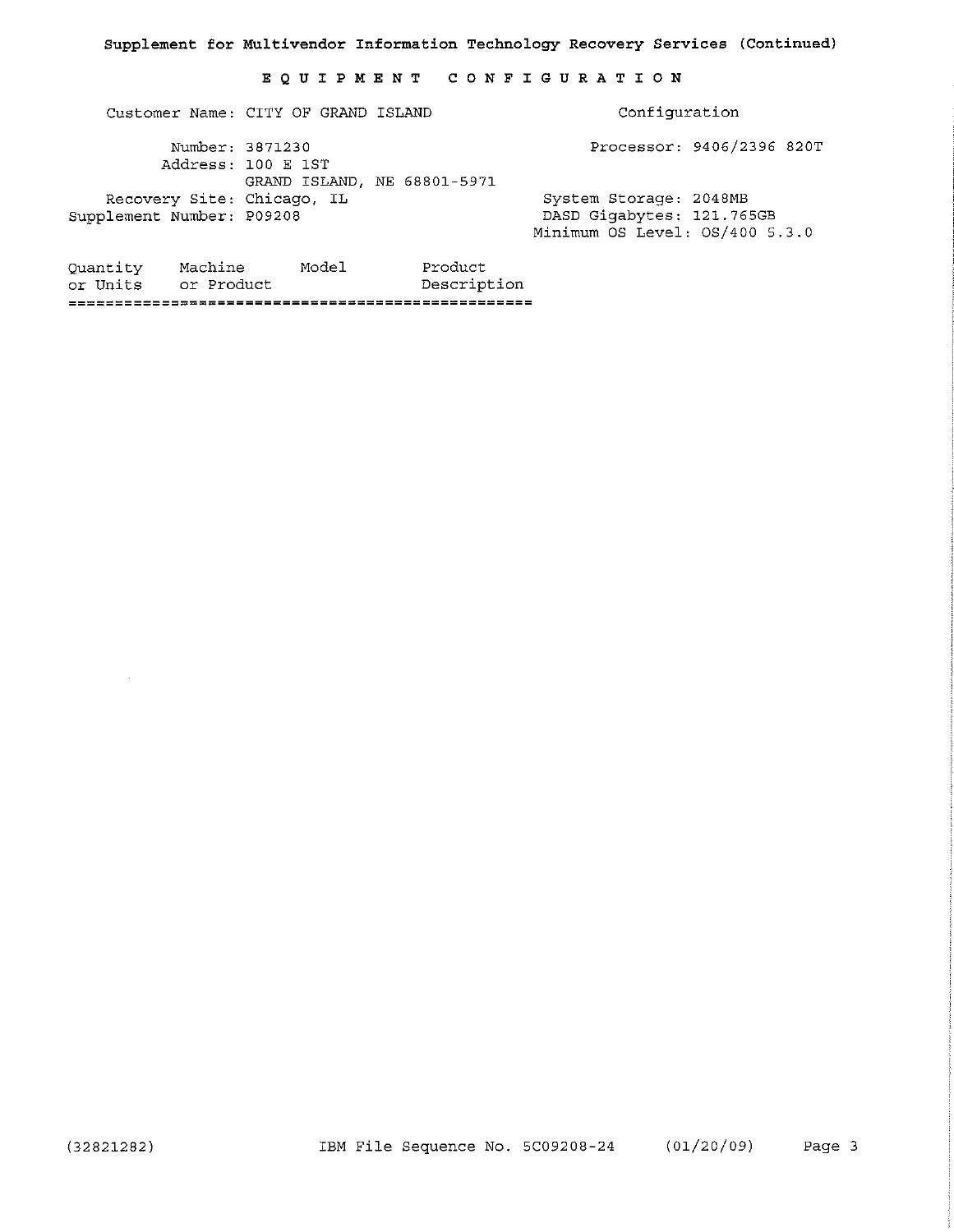#### Amendment to IBM Customer Agreement Attachment for Multivendor Information Technology Recovery Services

| Name and Address of Customer: | Referenced Agreement No.: HQ12291 |  |
|-------------------------------|-----------------------------------|--|
| CITY OF GRAND ISLAND          | Supplement No.: P09208            |  |
|                               | Customer No.: 3871230             |  |
| 100 E 1ST                     | Enterprise No.: 3871230           |  |
| GRAND ISLAND, NE 68801-5971   |                                   |  |

IBM Address: Attn: BCRS Contract Operations IBM Corporation PO Box 700 Suffern, NY 10901-0700

Additional Supplement Numbers:

CITY OF GRAND ISLAND (you) and International Business Machines Corporation (IBM) agree that the following terms and conditions amend the IBM Customer Agreement Attachment for Multivendor Information Technology Recovery Services specifically for the above Supplement Number(s) as follows:

1. In Section 7, "Other Terms", after the subsection "Notification", insert the following new subsection:

State & Local Government Terms

Notwithstanding the foregoing, for the Subscription (s) identified by the above Supplement Number (s), IBM will:

- 1) allow you to terminate such Subscription(s) before the start of any fiscal year because funds have not been appropriated by the applicable legislative body; and
- 2) defer any applicable increases in rates and charges until the first invoice cycle of your next twelve-month fiscal year.
- 2. In Section 7, "Other Terms", at the end of the section, add the following new subsection:

Temporary Transfer of Configurations or Equipment

You have selected a Configuration or certain items of equipment ("TTC" and "TTE" respectively, "TT" collectively) that IBM will, on your request, transfer to a location you choose, within the United States (except Alaska and Hawaii), for your temporary use during an Event. Eligibility of TT for transfer by type of Event is specified in a Supplement. If such Event is associated with your declaration of an Outage Emergency, the Initial Recovery Charge will apply once you provide IBM the address of the location to which TT is to be shipped.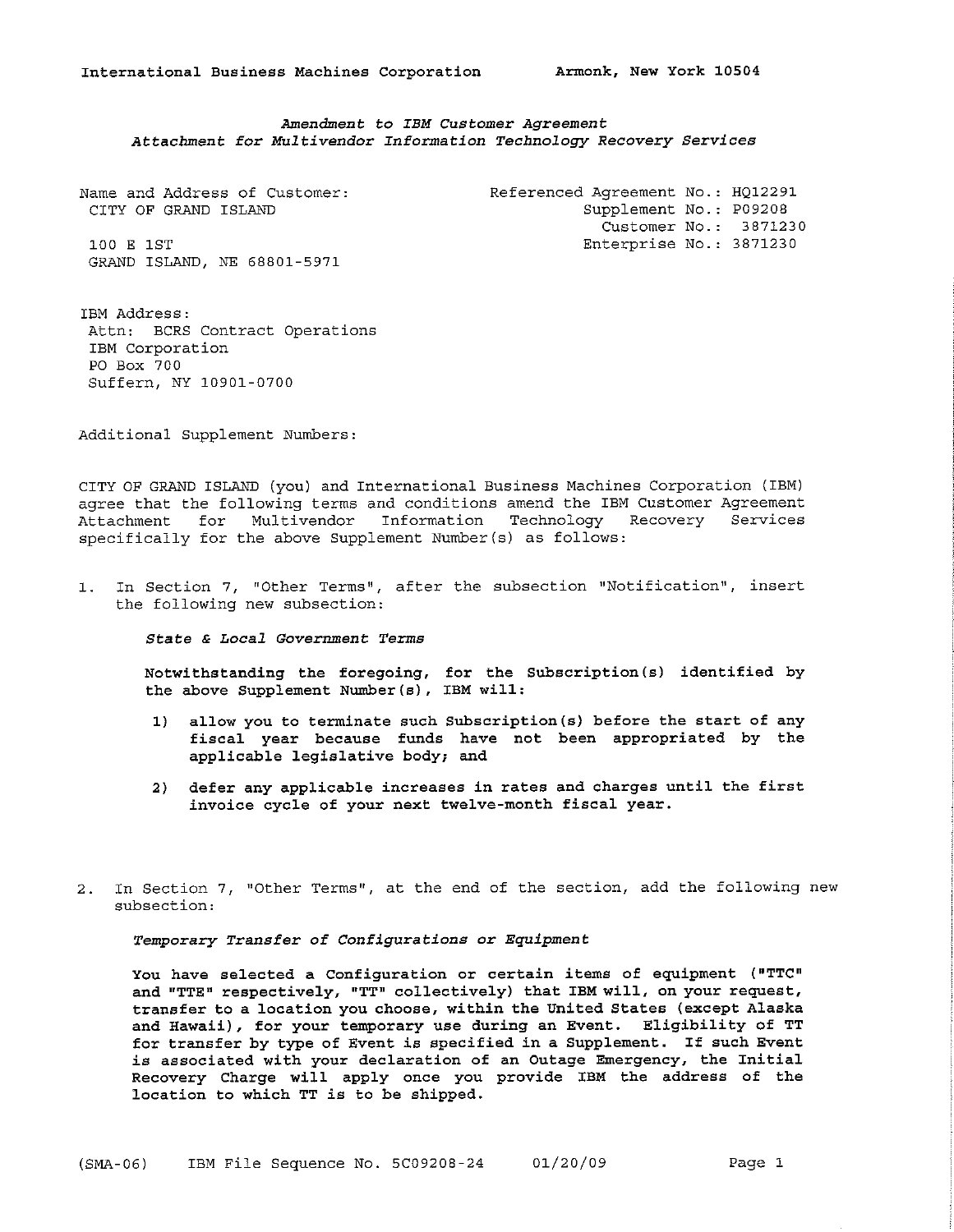- 1) after you Declare and at your request, ship eligible TT to arrive at the location you specify within forty-eight (48) hours of such request;
- 2) in advance of your scheduled Recovery Exercise, at your request, ship eligible TT to the location you specify;
- 3) provide service and support, at no additional charge, to enable TT to operate according to specifications; and
- 4) bear the risk of loss except for theft or vandalism of TT at the location you specified, unless such loss is caused by IBM's  $emplove(s)$ .

Your Responsibilities - Temporary Transfer: When IBM transfers TT to you, you agree to:

- 1) use TT for Event purposes only;
- 2) return TT to the IBM-designated location promptly at the end of a Recovery Exercise, or no later than six weeks from the time you Declare, whichever applies;
- 3) furnish all labor for unpacking and packing the TT;
- 4) obtain IBM's written consent prior to moving TT to a location other than the location to which it was delivered;
- 5) provide written notice to IBM before you make an alteration to any part of the TT. You may make an attachment without notifying IBM.

An attachment is the connection of any other product or device to the TT. An alteration is any change made which deviates from the physical, mechanical, electrical, or electronic design, whether or not additional devices or parts are used. You may not make an alteration or attachment that creates a safety hazard or renders maintenance of the TT impractical. You are responsible for the results obtained from both alterations and attachments made by you;

- 6) remove attachments and restore TT to an unaltered condition, before returning the TT to IBM; and
- 7) return TT to IBM in the same condition as when the TT was delivered to you, normal wear and tear excepted.

Temporary Transfer - Charges: If, on your request, IBM transfers TT to a location you choose, in addition to other charges you may incur under this Attachment, you agree to pay:

- 1) all shipping charges, taxes, tariffs and insurance charges incurred for shipment to such location and return to IBM; and
- daily or other usage or Event charges specified in a Supplement  $2)$ and identified as applicable to Temporary Transfer Configurations or Equipment; and
- 3) other charges you incur by your use of TT at the location you chose.

If there is a conflict between the terms and conditions of this Amendment including its attached Addendum, Supplements, and Statement of Work and the 1) IBM Customer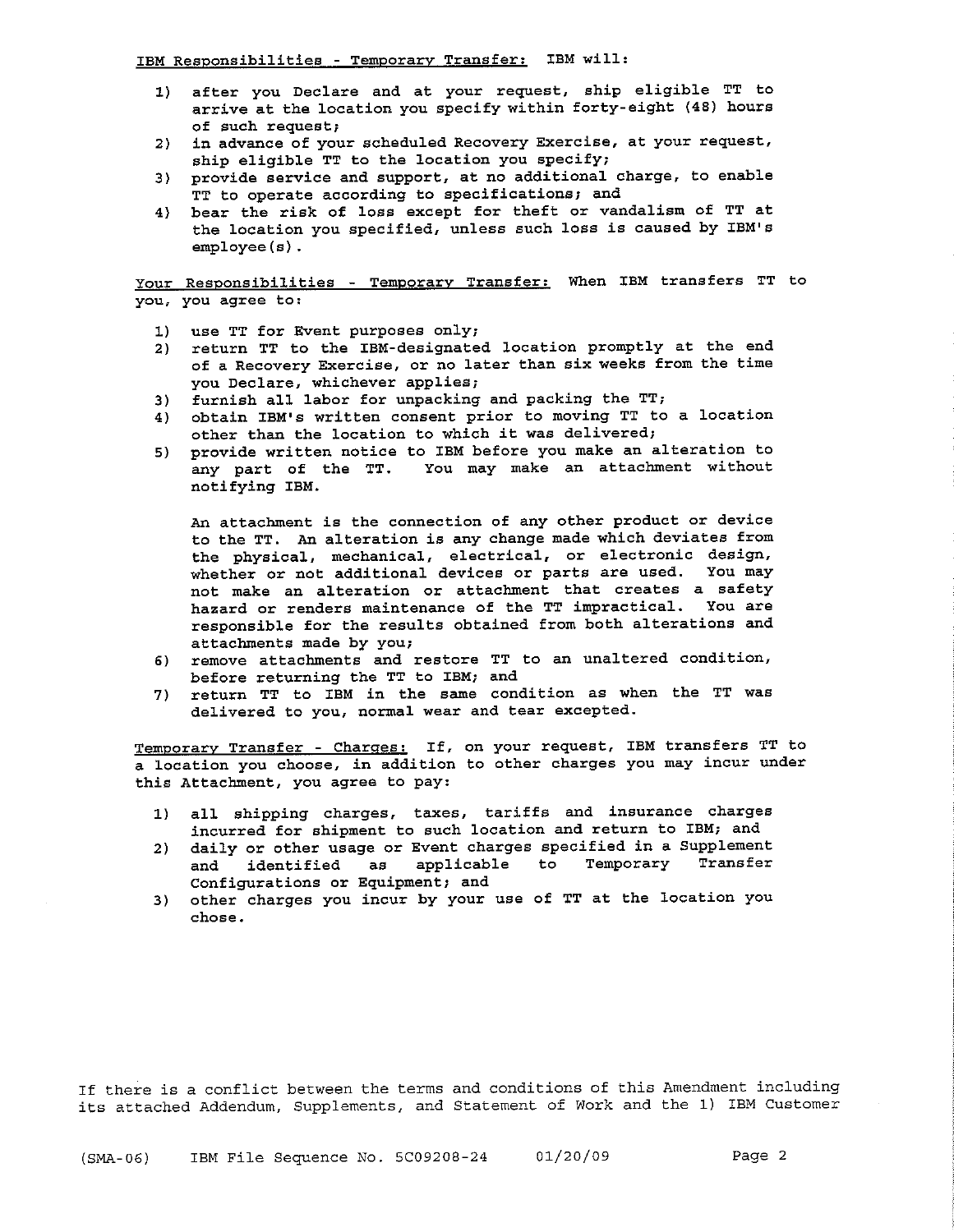Agreement, 2) its Attachment for Multivendor Information Technology Recovery Services, or 3) its Supplement(s) for Multivendor Information Technology Recovery Services, those of this Amendment and its attached Addendum, Supplements, and Statement of Work prevail. Except as modified by this Amendment and such attached documents, the terms and conditions of such Agreement, Attachment, and Supplement (s) for Multivendor Information Technology Recovery Services remain in full force and effect.

Each party acknowledges that it has read this Amendment and any applicable attached Addenda, Supplements, and Statements of Work, understands them, and agrees to be bound by their terms and conditions. Further, both parties agree that the complete agreement between the parties about Multivendor Information Technology Recovery Services will consist of 1) this Amendment including its applicable Addendum(a), Supplement(s), and Statement(s) of Work, and 2) the IBM Customer Agreement and its applicable Attachment and Supplement(s) for Multivendor Information Technology Recovery Services. This statement of the agreement supersedes all proposals or other prior agreements, oral or written, and all other communications between the parties relating to the subject.

Agreed to: CITY OF GRAND ISLAND Agreed to: International Business Machines Corporation

| Bv                   |      |
|----------------------|------|
| Authorized Signature |      |
| Name (Type or Print) | Date |
|                      |      |